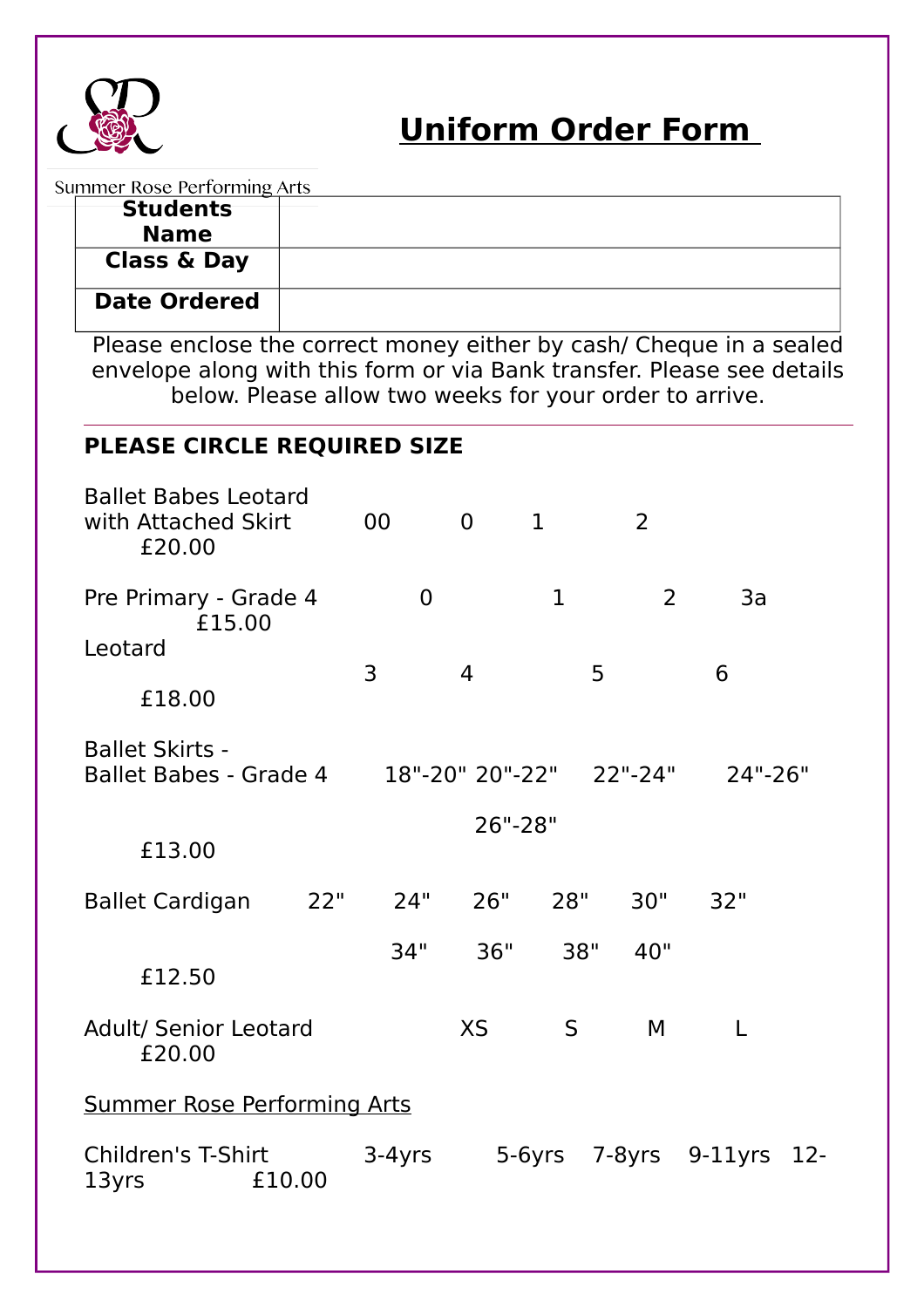| $+E$ 3.00                                                                                                                              |  |          |      |                           |               |             |  |
|----------------------------------------------------------------------------------------------------------------------------------------|--|----------|------|---------------------------|---------------|-------------|--|
| Children's Hoodie                                                                                                                      |  | $3-4yrs$ |      |                           | 5-6yrs 7-8yrs |             |  |
| £20.00                                                                                                                                 |  |          |      |                           | $9-11$ yrs    | $12-13$ yrs |  |
| $+E$ 3.00<br>Adults T-Shirt XS<br>£15.00                                                                                               |  | S        | M    | <b>XL</b><br>$\mathbb{L}$ |               | <b>XXL</b>  |  |
| $+E$ 3.00                                                                                                                              |  |          |      |                           |               |             |  |
| Adults Hoodie XS S<br>£27.00                                                                                                           |  |          |      | M L XL XXL                |               | <b>XXXL</b> |  |
| $+E$ 3.00<br><b>Ballet Shoes</b><br>Size Required (Normal Shoe Size)<br>£12.00                                                         |  |          |      |                           |               |             |  |
| <b>Tap Shoes</b><br><b>Childrens Tap Shoes</b><br>Sizes Small 6 - Size 1.5<br>£22.00<br>Size $2 +$<br>Size Required (Normal Shoe Size) |  |          |      |                           |               | £26.00      |  |
| <b>Adult Tap Shoes</b><br>Size Required (Normal Shoe Size)<br>£50.50                                                                   |  |          |      |                           |               |             |  |
| <b>Jazz Shoes</b><br>Size Required (Normal Shoe Size)<br>£22.00                                                                        |  |          |      |                           |               |             |  |
| (Please circle if Required)<br><b>Extras</b><br>8-10yrs 11-13yrs<br>Ballet Tights/ Socks 3-5yrs 6-7yrs<br>£5.00                        |  |          |      |                           |               |             |  |
| <b>Adults</b><br>£7.00<br><b>Plum Scrunchie</b>                                                                                        |  | S/M      | L/XL |                           | <b>XXL</b>    |             |  |